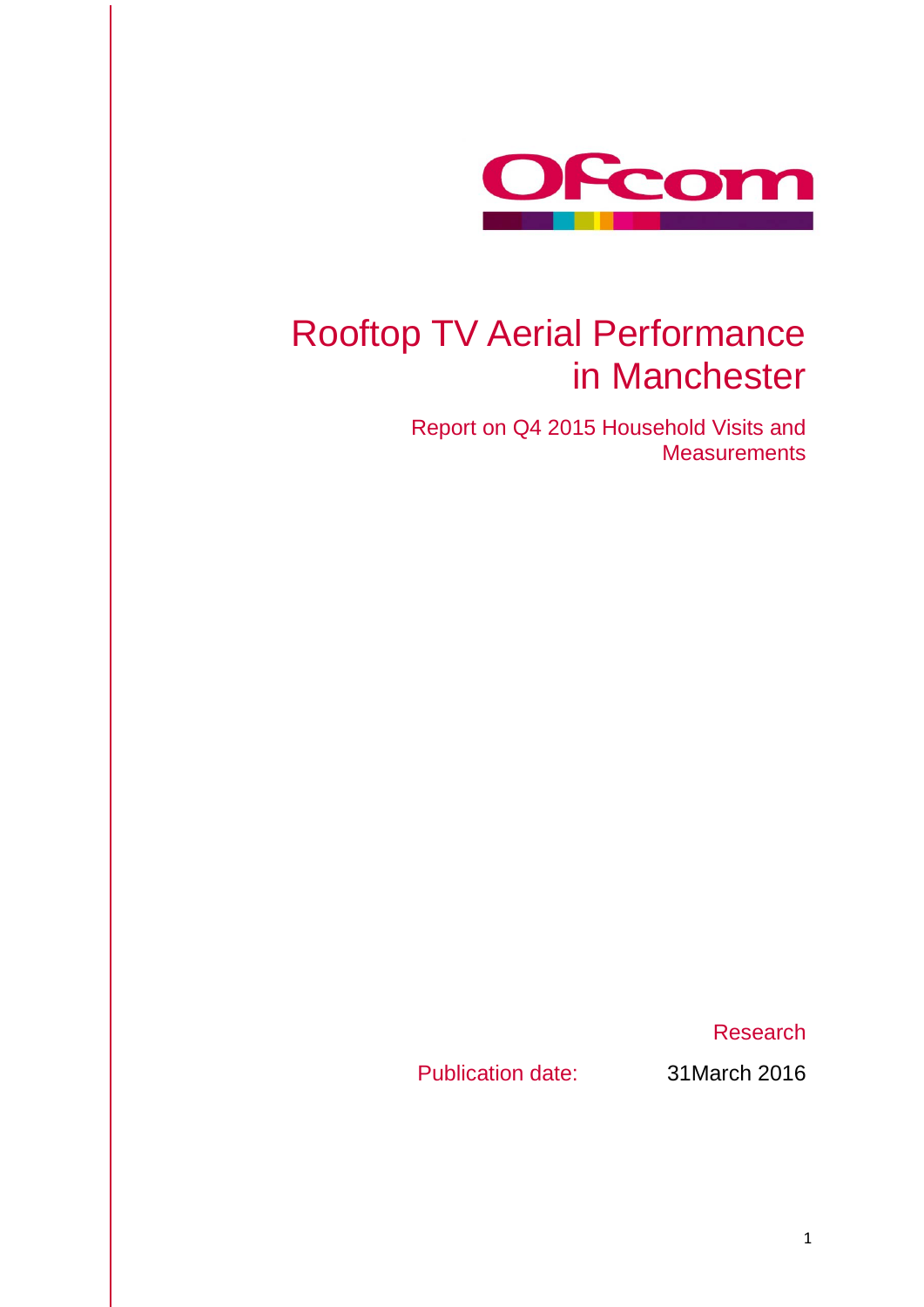## About this document

This document describes the results of some in-home measurements of terrestrial TV signal levels in the Manchester area. The purpose of the work was to check previous modelling of the likely number of rooftop aerial replacements that will be required across the UK as a consequence of the frequency changes necessary to clear the 700 MHz band.

The technical research was undertaken in collaboration with BBC and Digital UK although this report only covers the Ofcom analysis of the results.

The revised estimates from this research of the number of rooftop aerial replacements that may be required as a consequence of 700 MHz clearance will inform our wider advice to Government on the impacts that 700 MHz clearance will have on TV viewers.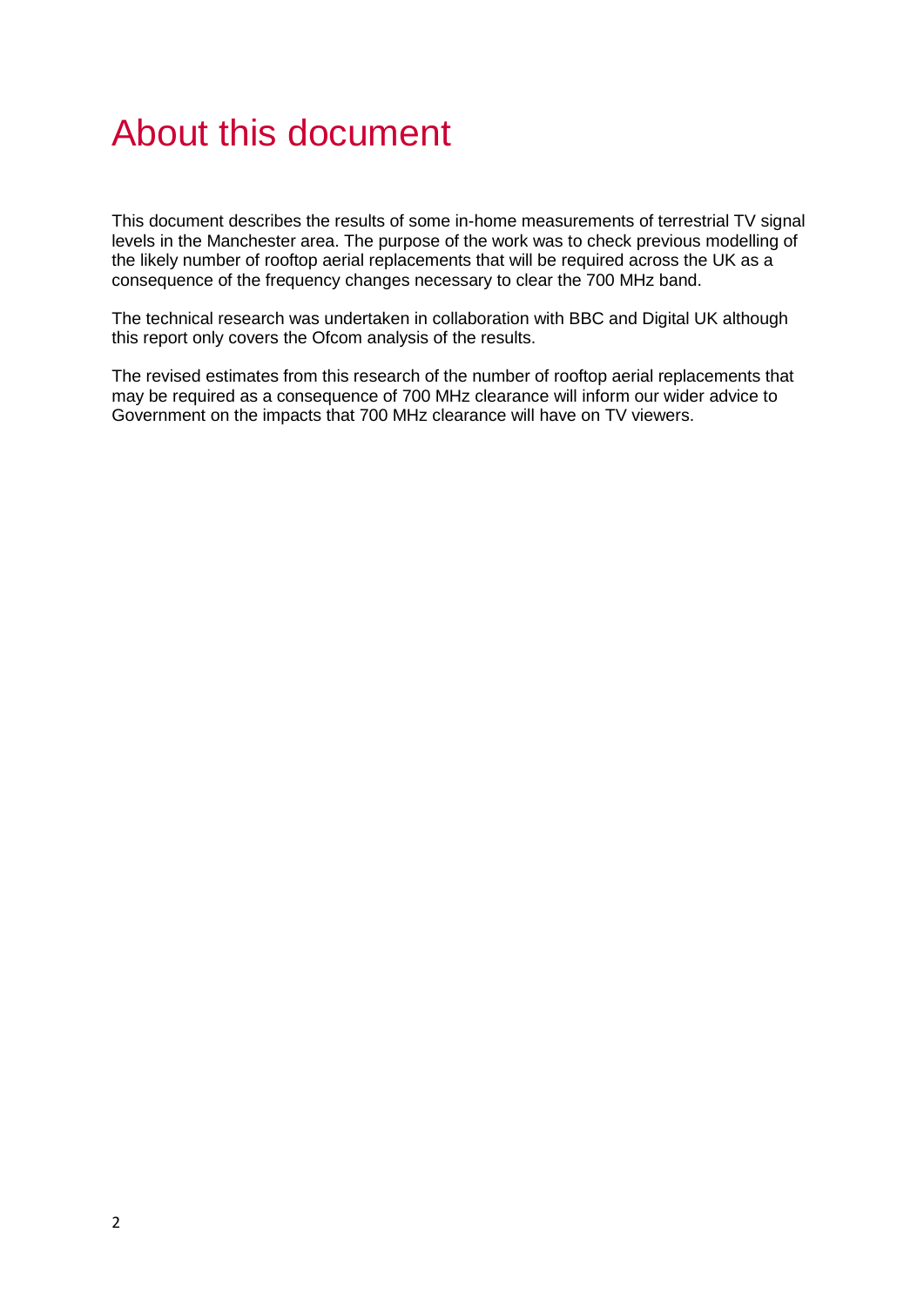# **Contents**

| <b>Section</b> |                                   | Page |
|----------------|-----------------------------------|------|
|                | <b>Executive summary</b>          | 4    |
| 2              | Why we carried out this work      | 5    |
| 3              | What we did                       | 10   |
| 4              | Analysis of the data and findings | 14   |
| 5              | Conclusions                       |      |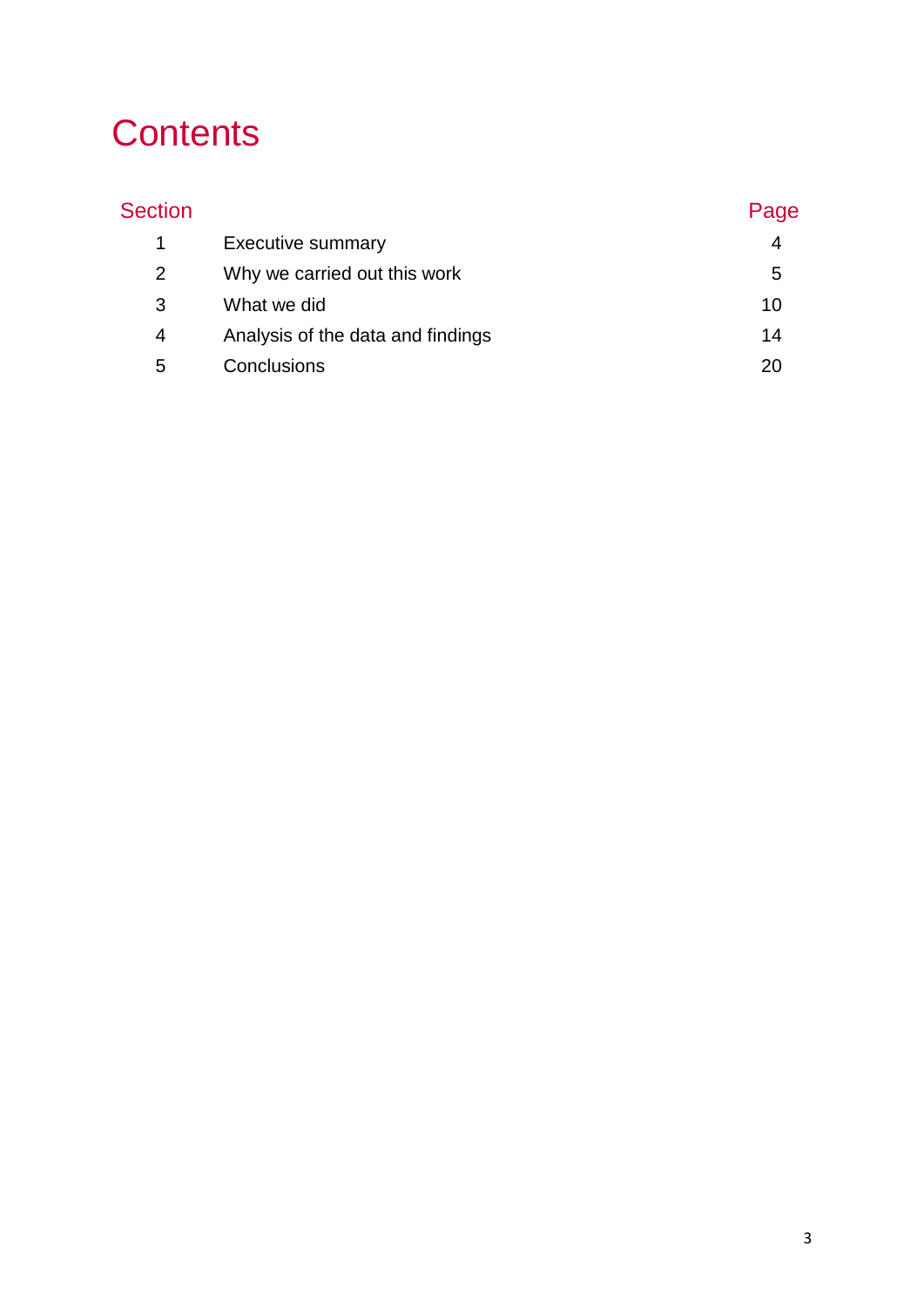## <span id="page-3-0"></span>**Executive summary**

- 1.1 This document describes the results of some in-home measurements of terrestrial TV signal levels in the Manchester area. The purpose of the work was to check previous modelling of the likely number of rooftop aerial replacements that will be required across the UK as a consequence of the frequency changes necessary to clear the 700 MHz band.
- 1.2 The technical research was undertaken in collaboration with BBC and Digital UK, although this report only covers Ofcom's analysis of the results.
- 1.3 We undertook signal level measurements in over 2,000 homes which receive Digital Terrestrial Television signals from the Winter Hill transmitting station via a rooftop aerial.
- 1.4 The results of this in-home survey in the Winter Hill transmitting station area suggest that the number of homes across the UK that would need to replace their old grouped aerials is in the range of around **100,000-160,000 households**.
- 1.5 The revised estimates from this research of the number of rooftop aerial replacements that may be required as a consequence of 700 MHz clearance will inform our wider advice to Government on the impacts that 700 MHz clearance will have on TV viewers.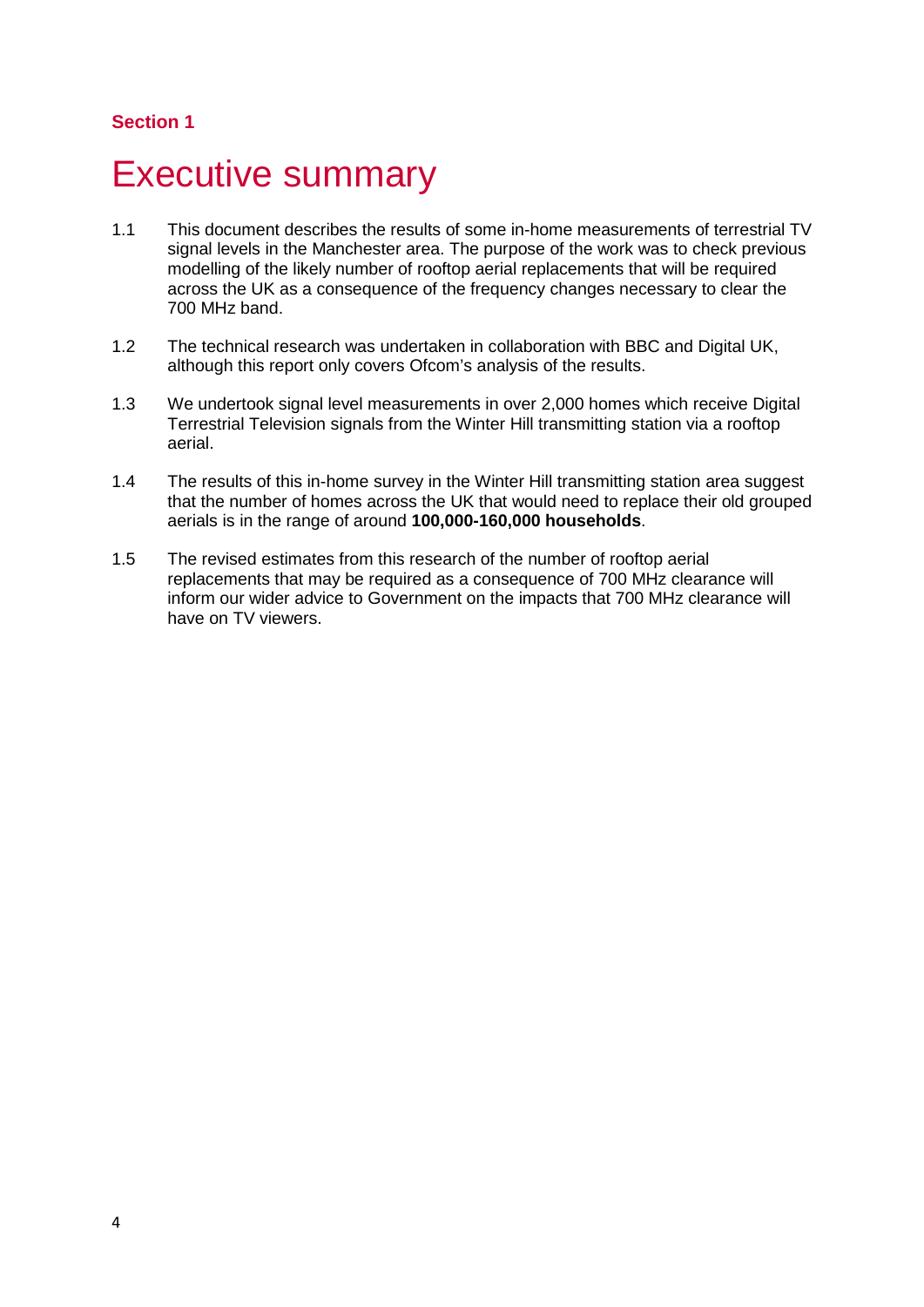$\overline{a}$ 

## <span id="page-4-0"></span>Why we carried out this work

- 2.[1](#page-4-1) In our November 2014 Statement<sup>1</sup>, we set out our decision to make the 700 MHz band available for mobile data. In order to re-plan Digital Terrestrial Television (DTT) so that it no longer uses the 700 MHz band, the frequencies used at many of the DTT transmitting stations across the UK need to be changed.
- 2.2 As a consequence of the re-plan, a small proportion of households will need to replace their rooftop aerials. This document describes some in-home research undertaken between October and December 2015 to test and validate our previous computer modelling of the impact of 700 MHz frequency changes on domestic TV aerial performance.

#### **Impact of aerial design frequency ranges**

- 2.3 Modern rooftop TV aerials are typically 'wideband', which means that they are designed to receive signals transmitted on any of the frequencies within the UHF spectrum bands currently used by DTT. These wideband aerials will continue to perform adequately when DTT transmission frequencies are changed during the 700 MHz clearance. Therefore for households with wideband aerials, DTT reception should be unaffected providing that consumers retune their TVs and digital boxes to the new frequencies.
- 2.4 However, a proportion of older TV aerials still in use by some households, as well as a small proportion of aerials being sold today, are of 'grouped' design. This means that they are intended to perform most efficiently over smaller portions of the UHF frequency band than wideband aerials. Table 1 below shows the different grouped aerial types in use in the UK together with their optimal operating frequency ranges.

<span id="page-4-1"></span><sup>1</sup> <http://stakeholders.ofcom.org.uk/consultations/700MHz/statement/>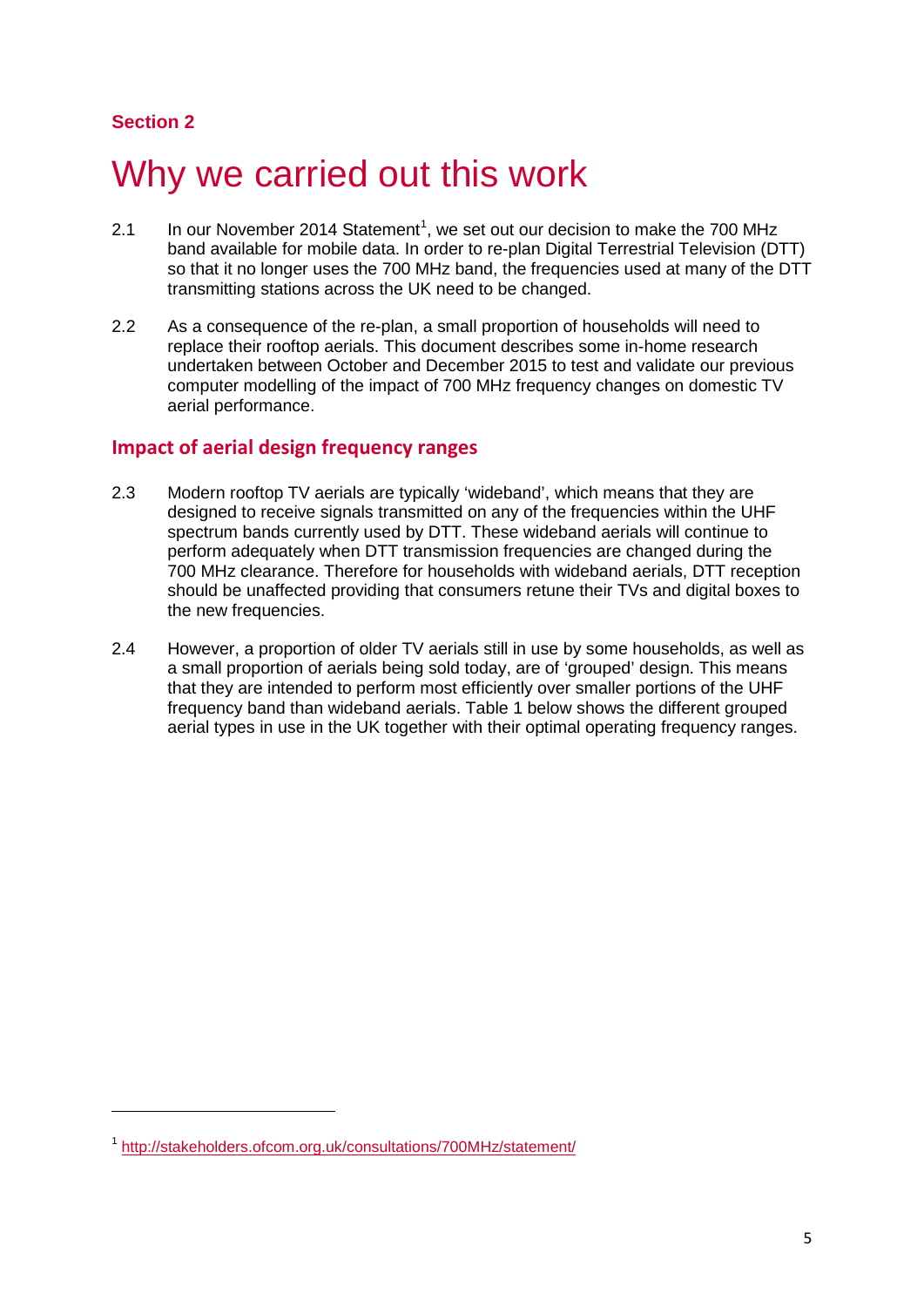#### **Table 1: Aerial groups**

|                     | Design range     |                                  |  |  |
|---------------------|------------------|----------------------------------|--|--|
| <b>Aerial group</b> | UHF channels $2$ | <b>UHF frequency range (MHz)</b> |  |  |
| Group A             | $21 - 37$        | $470 - 606$                      |  |  |
| Group B             | $35 - 53$        | $582 - 734$                      |  |  |
| Group C/D           | $48 - 68$        | 694 - 854                        |  |  |
| Group E             | $35 - 68$        | $582 - 854$                      |  |  |
| Group K             | $21 - 48$        | $470 - 694$                      |  |  |
| Group W (wideband)  | $21 - 68$        | 470 - 854                        |  |  |
| Group T (wideband)  | $21 - 60$        | 470 - 790                        |  |  |

- 2.5 Because of the transmission frequency changes required by the DTT re-plan, a small proportion of grouped aerials will not deliver a sufficiently strong TV signal for reliable reception following the implementation of the re-plan, and these aerials will need to be replaced. In our November 2014 Statement, we estimated that in total 105-110k households would need to replace their aerials (these were mainly group C/D aerials).
- 2.6 We based this estimate on how many aerials will go out of group according to frequency planning studies that we had conducted. We also took account of the following factors:
	- 2.6.1 **The number of wideband aerials expected to be in use when the frequency changes happen.** For the purposes of the 2014 analysis, we assumed that the frequency changes would happen between 2019 and the end of 2021, and that aerial replacements would typically occur in 2020. At that point we forecasted that wideband aerial penetration would be 75-90%.
	- 2.6.2 **Households that continue to use set-top or portable aerials.** Set-top aerial users would continue to receive DTT signals following the implementation of the frequency changes, as all such aerials are wideband by design. We estimated that around 2% of DTT households use a set top aerial on their main TV set and 8% use a set top aerial on another set. We noted that the DTT transmitter network is not planned to facilitate widespread reception on set top aerials.
	- 2.6.3 **A proportion of households do not use the DTT platform and will, therefore, not be affected by change of use.** Approximately 25% of households rely solely on non-DTT alternative platforms.

 $\overline{a}$ 

<span id="page-5-0"></span> $2$  Channel 61 and above are no longer used for TV broadcasting.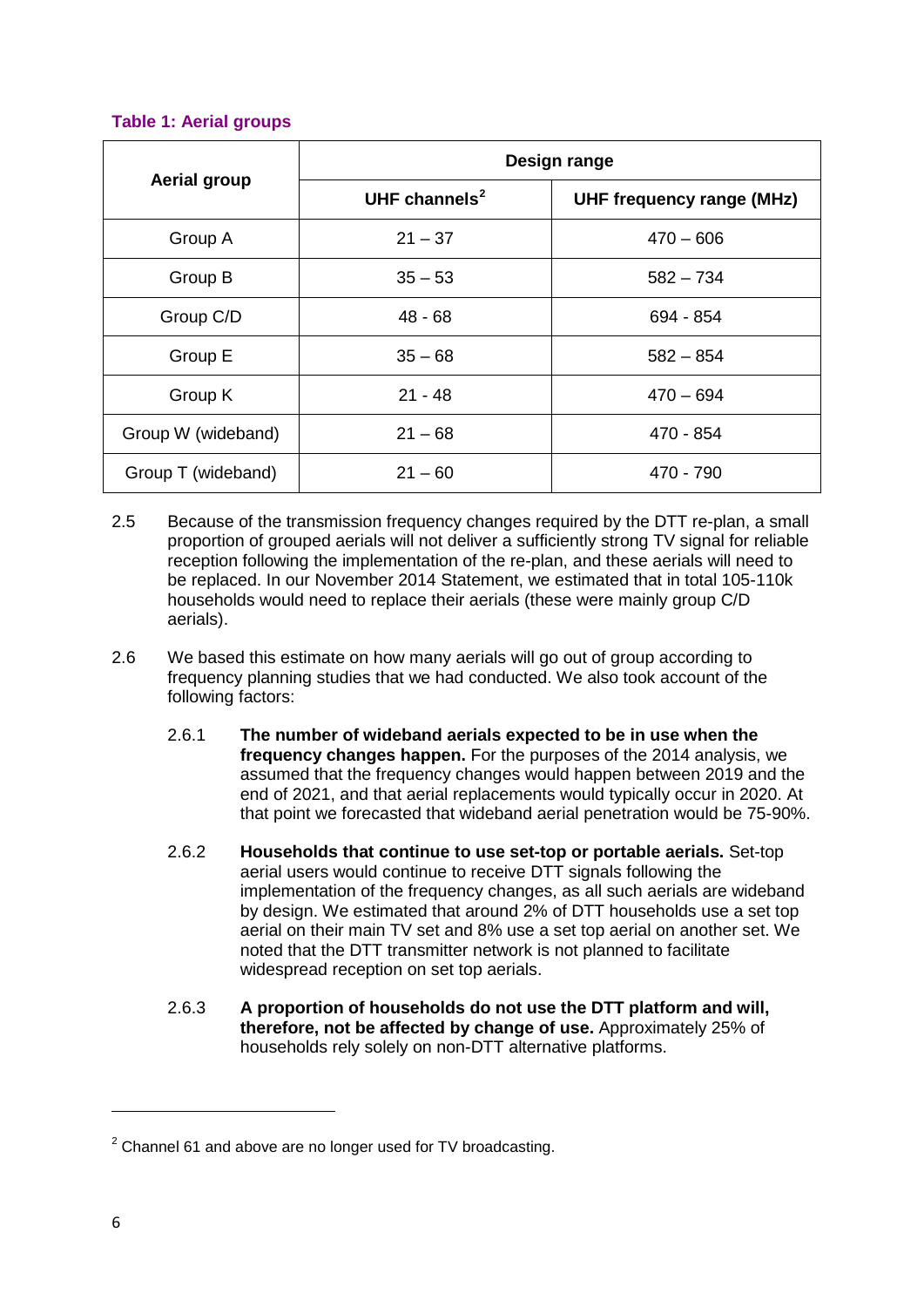- 2.7 There are a number of uncertainties in the computer modelling used to predict the number of households that would lose reception as a consequence of them using older grouped aerials when transmission frequency changes are implemented. These include particularly:-
	- 2.7.1 The assumed performance levels of grouped aerials outside of their design band were derived from a relatively small number of laboratory measurements on common models of domestic aerials. It was not certain that these measurements would be truly representative of the average performance of the wide range of different makes and models of rooftop aerials actually in use by viewers.
	- 2.7.2 The real-world performance of rooftop aerial systems can be different from that measured in the laboratory. Actual performance will depend on the quality of the installation, and may degrade over time as a consequence of water ingress to down-leads and connectors, and corrosion.
	- 2.7.3 Predicted DTT coverage and reception changes can be very sensitive to the input assumptions in the computer-based DTT planning model, and the model itself is statistical in nature. Other measurements made recently $3$ indicate that, even for wideband aerials, the signal levels delivered to domestic TV receivers are typically significantly lower than would be the case if all households had the quality of aerial assumed in the planning model.
- 2.8 There have been few previous instances of transmission frequencies being changed to operate outside the intended frequency ranges of existing grouped rooftop aerials. The transmission frequencies used for the digital switchover and 800 MHz clearance programmes were within the operating range of the existing group of rooftop aerials (as installed in the days of analogue TV) in most cases.
- 2.9 When DTT was launched in the UK in 1998, DTT transmissions were restricted to relatively low powers in order to prevent interference to the analogue TV channels. In addition, a number of DTT transmitting stations used frequencies which fell outside the existing analogue aerial groups. A significant proportion of DTT households did upgrade their aerials to wideband ones. However we have no data on what proportion of aerials needed replacing because of the frequencies used, and what proportion needed replacing to improve overall system performance because of the low DTT transmission powers at that time.
- 2.10 For these reasons, and because of the modelling uncertainty described above, we considered it important to undertake 'real-world' in-home measurements to test the modelling assumptions and to reduce the risks that would otherwise occur in approaching the first 700 MHz clearance events without having sufficient confidence in the likely scale of aerial replacements.
- 2.11 We consider it particularly important to ensure that the aerial installation industry will be suitably prepared and of sufficient scale to meet the likely demand at the time of

**.** 

<span id="page-6-0"></span><sup>3</sup> [http://stakeholders.ofcom.org.uk/market-data-research/other/technology-research/2015](http://stakeholders.ofcom.org.uk/market-data-research/other/technology-research/2015-reports/UKPMReview/?utm_source=updates&utm_medium=email&utm_campaign=UK-Planning-First-Tues-Jan2016) [reports/UKPMReview/?utm\\_source=updates&utm\\_medium=email&utm\\_campaign=UK-Planning-](http://stakeholders.ofcom.org.uk/market-data-research/other/technology-research/2015-reports/UKPMReview/?utm_source=updates&utm_medium=email&utm_campaign=UK-Planning-First-Tues-Jan2016)[First-Tues-Jan2016](http://stakeholders.ofcom.org.uk/market-data-research/other/technology-research/2015-reports/UKPMReview/?utm_source=updates&utm_medium=email&utm_campaign=UK-Planning-First-Tues-Jan2016)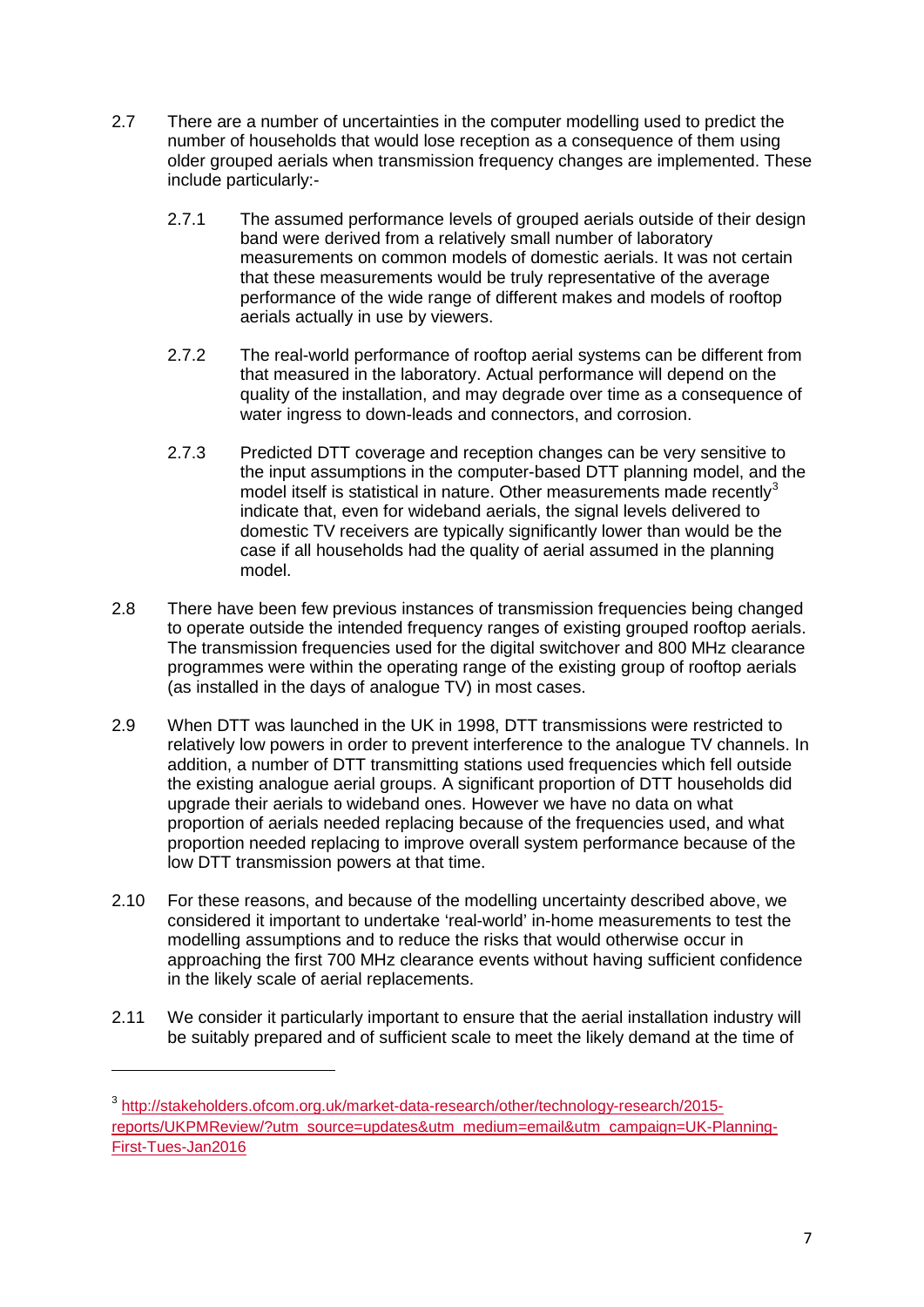clearance. We also considered it important to validate the likely scale of the aerial replacement issue to enable Government, Ofcom and broadcasters to make informed decisions about viewer support e.g. to decide whether there is a case for broadcasting test transmissions in advance of frequency changes, or what messages should be conveyed to consumers about the likelihood of needing an aerial replacement.

### **The test proposal in the Manchester area**

- 2.12 In discussion with multiplex operators and Digital UK, we developed a proposal to measure in-home signal levels in the Manchester area (served by the Winter Hill transmitting station). Winter Hill is the transmitting station that has the largest number of group C/D rooftop aerials that will be affected by the frequency changes for 700 MHz clearance.
- 2.13 Table 2, below, shows the six transmitting stations with the highest population coverage that are currently broadcasting in the 700 MHz band, and that are therefore likely to be most affected by the frequency changes for 700 MHz clearance,. This table also shows the total number of households predicted to be served by these transmitting stations.

| <b>Transmitting station</b> | <b>Coverage (households)</b> |  |  |
|-----------------------------|------------------------------|--|--|
| <b>Winter Hill</b>          | 2,658,000                    |  |  |
| Mendip                      | 852,000                      |  |  |
| Pontop Pike                 | 674,000                      |  |  |
| Oxford                      | 398,000                      |  |  |
| Dover                       | 244,000                      |  |  |
| Angus                       | 155,000                      |  |  |

#### **Table 2: Predicted coverages of the six biggest group C/D transmitting stations**

- 2.14 It is important to note that the number of households using these transmitting stations that would need aerial replacement is significantly lower than the household coverage figures in the table above. This is because in many cases the existing group C/D aerials will still have sufficient gain to work with the signal strengths received on the new frequencies.
- 2.15 For example, the prediction model estimates that only 7% of households served by Winter Hill would need aerial replacements if all households had group C/D aerials (whereas typically around half are currently wideband). Also, not all households use DTT (only around 40% of households use DTT on their main TV sets and around 75% of households on any TV set in the house). If, say, around 80% aerials were wideband by the time of Winter Hill clearance, this would mean that no more than around 28,000 aerials would need to be replaced in the Winter Hill area i.e. around 1% of aerials in that area. By comparison, we previously estimated that around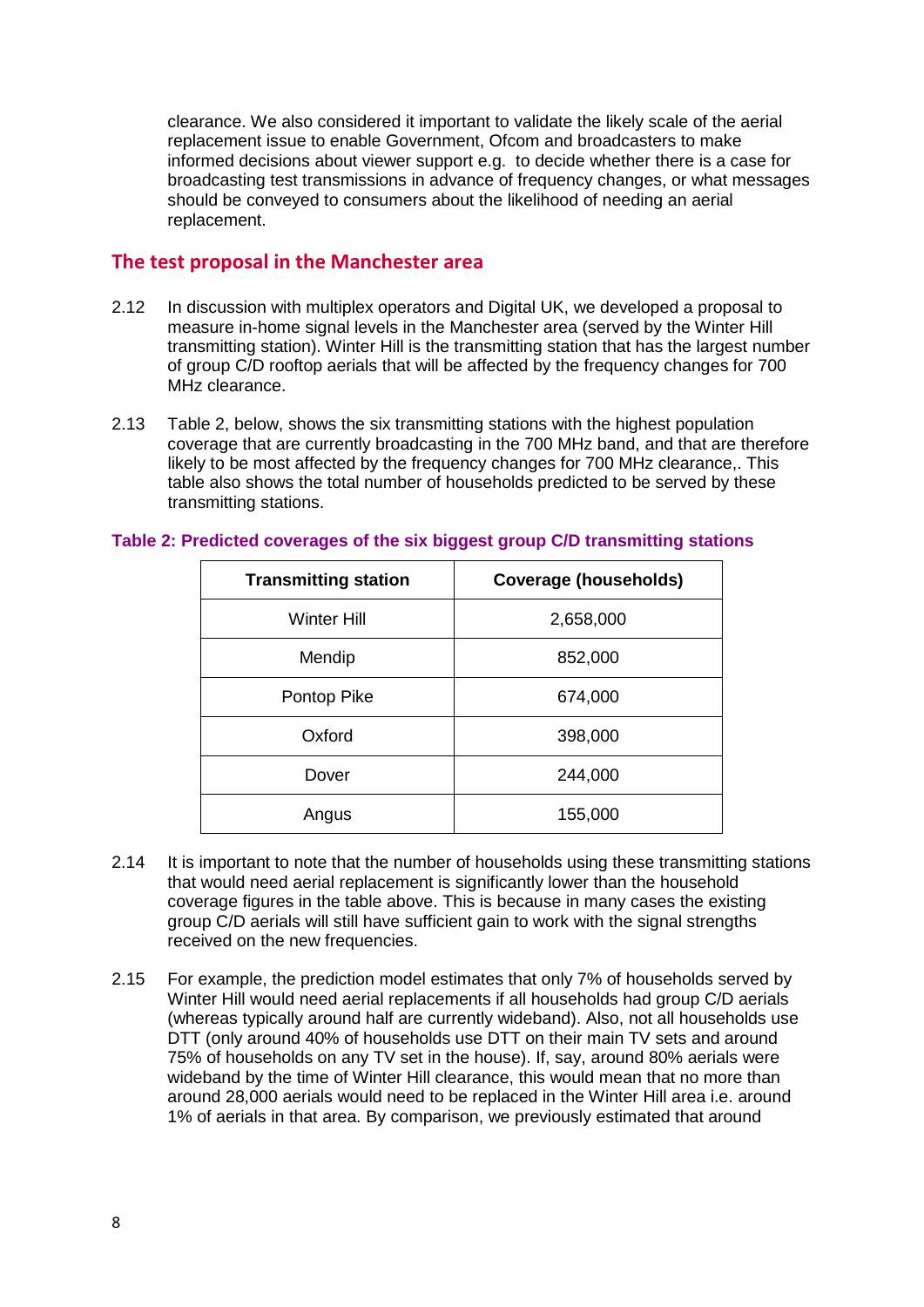5-10%<sup>[4](#page-8-0)</sup> of rooftop aerials would need replacing at the time of digital switchover and that around  $4-5\%$  $4-5\%$  $4-5\%$ <sup>5</sup> of rooftop aerials are replaced annually.

- 2.16 As Winter Hill is the Group C/D transmitting station with the largest population coverage, we selected it as the site for undertaking the in-home tests. Using Winter Hill provides the best indication of the likely scale of the aerial replacement requirement at the time of 700 MHz clearance. We also expected the results of inhome measurements in the area would be broadly scalable to other large coverage transmitting stations, as the predicted received signal strengths would have broadly the same distribution across the coverage area of each transmitting station.
- 2.17 In addition, Winter Hill already carries transmissions from the two 'interim' multiplexes that transmit on frequencies that are close to the frequencies planned to be used when 700 MHz clearance happens at Winter Hill (the interim multiplexes transmit on UHF channels 31 and 37, and the post-clearance frequencies at Winter Hill are in the UHF channel range 29 to 37).
- 2.18 We therefore recognised that making measurements of the signal levels received in homes on UHF Channels 31 and 37 in comparison with the levels measured for the six main multiplexes would enable the post-clearance situation to be assessed. However, we noted that the transmitting antenna used for the interim multiplexes has a different radiation pattern, and the transmission powers are currently lower, than those that will be used post-clearance. Therefore the measured signal levels would need to be corrected for the post clearance situation.
- 2.19 This meant that simply checking whether reception of the interim multiplexes is currently possible would not give a reliable indication of whether reception would be possible after clearance by households who continue to use their existing rooftop aerials. The post-clearance situation could only be inferred from signal level measurements and could not be checked using a DTT receiver. It would also be very time consuming to validate existing DTT reception on all multiplexes, and so current DTT reception was not used in this research.
- 2.20 We will use other data gathered in this research to assist with other studies associated with 700 MHz clearance. For example, we asked householders to tell us about their current reception experience and this data will help us in our understanding the scale of existing interference to domestic DTT reception, and the implications for coexistence with mobile services that will use the 700 MHz band in the future.

**.** 

<span id="page-8-1"></span><span id="page-8-0"></span><sup>4</sup> Ofcom & Digital UK Switchover Tracker Survey. Switchover Progress Report – Q3 2007. http://www.digitaluk.co.uk/ data/assets/pdf\_file/0010/19792/Digital\_UK\_Ofcom\_Q3\_2007\_FINAL.pdf  $<sup>5</sup>$  Based on an expected aerial life of 20-25 years.</sup>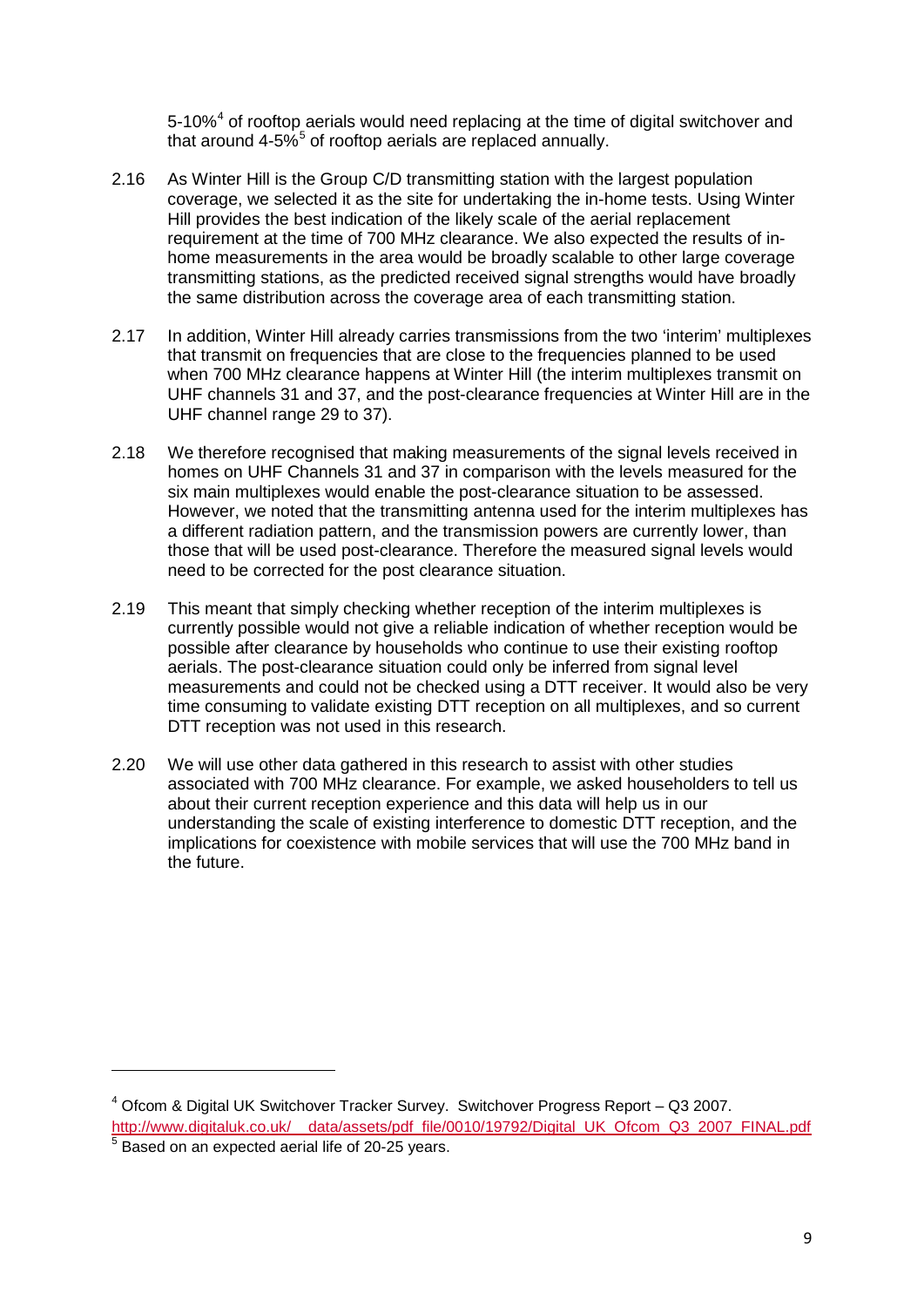## <span id="page-9-0"></span>What we did

- 3.1 In order to obtain a statistically representative set of measurements across the coverage area of the Winter Hill transmitting station, we needed to undertake signal level measurements in over 2,000 homes making use of Digital Terrestrial Television (DTT – Freeview, YouView and BT Vision) via a roof top aerial. We needed the measurements to be completed within 3 months.
- 3.2 Because of the scale of the research and the skills necessary to assemble a statistically representative sample set of homes, we commissioned a research company, Saville Rossiter-Base (that we had used for previous in-home signal level measurements of a similar nature) to undertake the work for us.
- 3.3 Saville Rossiter-Base selected a statistically representative set of measurements distributed uniformly across the coverage area of the Winter Hill transmitting station. The statistically representative sample set of homes was from nationally representative housing stock. This included representative numbers of flats/multidwelling units (MDUs). In addition, it project managed the delivery of the results from their field research team.
- 3.4 Saville Rossiter-Base sub-contracted RED / Quadrangle to undertake the field research and in-home measurements. Ofcom staff trained the researchers in how to carry out the technical measurements in homes. Ofcom staff also undertook detailed measurements in 70 homes during the first 2 weeks of the programme to ensure that the measurement technique was valid, and assisted with interpretation of the full set of measurements. The field research teams recruited willing households to participate in the trials in locations from the representative sample set, and undertook the measurements and field research.
- 3.5 The field researchers took signal level measurements at aerial outlet wall-plates in the homes using Promax measuring receivers. Figure 1 below shows the Promax meter used for the tests. We provided 13 Promax meters for the study and up to 12 researchers undertook measurements at any one time (one Promax meter was kept as a spare).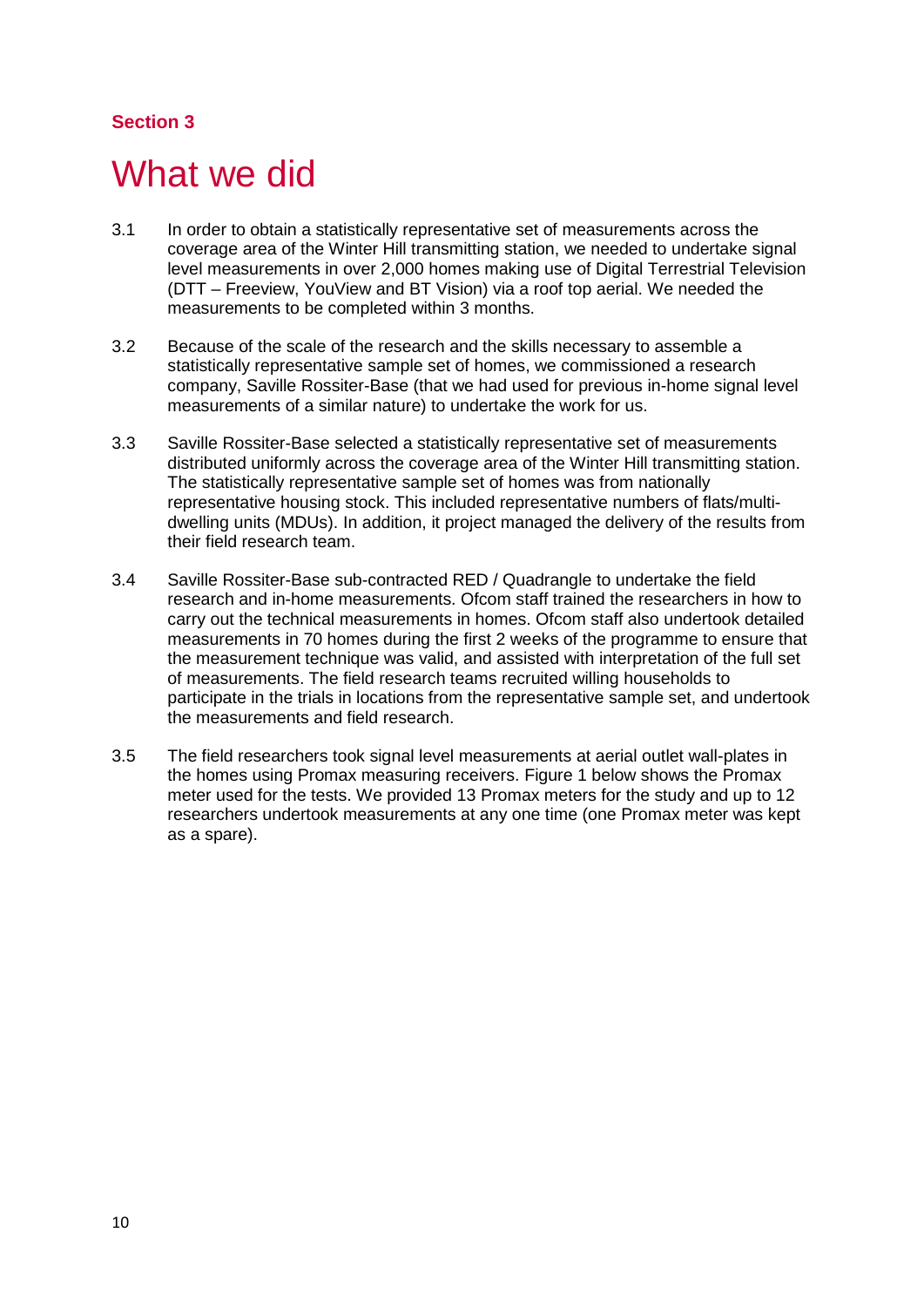#### **Figure 1: The Promax meter used for the in-home tests**



- 3.6 The researchers made measurements of signal levels at the aerial wall-plate for the main TV set in 2,097 homes. They also measured signal levels for second TV sets in around 300 of these homes. They manually recorded the signal levels on tablet computers having checked the signal levels on each of the UHF channels measured (31, 37, 49, 50, 51, 52, 53, 54, 55, 56, 57, 58 and 59). In some houses, the signal levels were too low to measure on some of the channels.
- 3.7 As shown in Table 3 later in this document, the Winter Hill station currently transmits on UHF channels 31, 37, 49, 50, 54, 55, 56, 57, 58 and 59. We specified that measurements should also be made on UHF channels 51, 52 and 53 to check for background noise levels and to determine whether a different transmitting station was likely to be in use (either in addition to, or instead of, Winter Hill).
- 3.8 The researchers took photographs of each rooftop aerial installation to allow subsequent analysis of where grouped aerials were in use, to check for aerial masthead amplifier usage, and to help diagnose the causes of any poor signal levels observed (e.g. visibly damaged aerials or down-leads).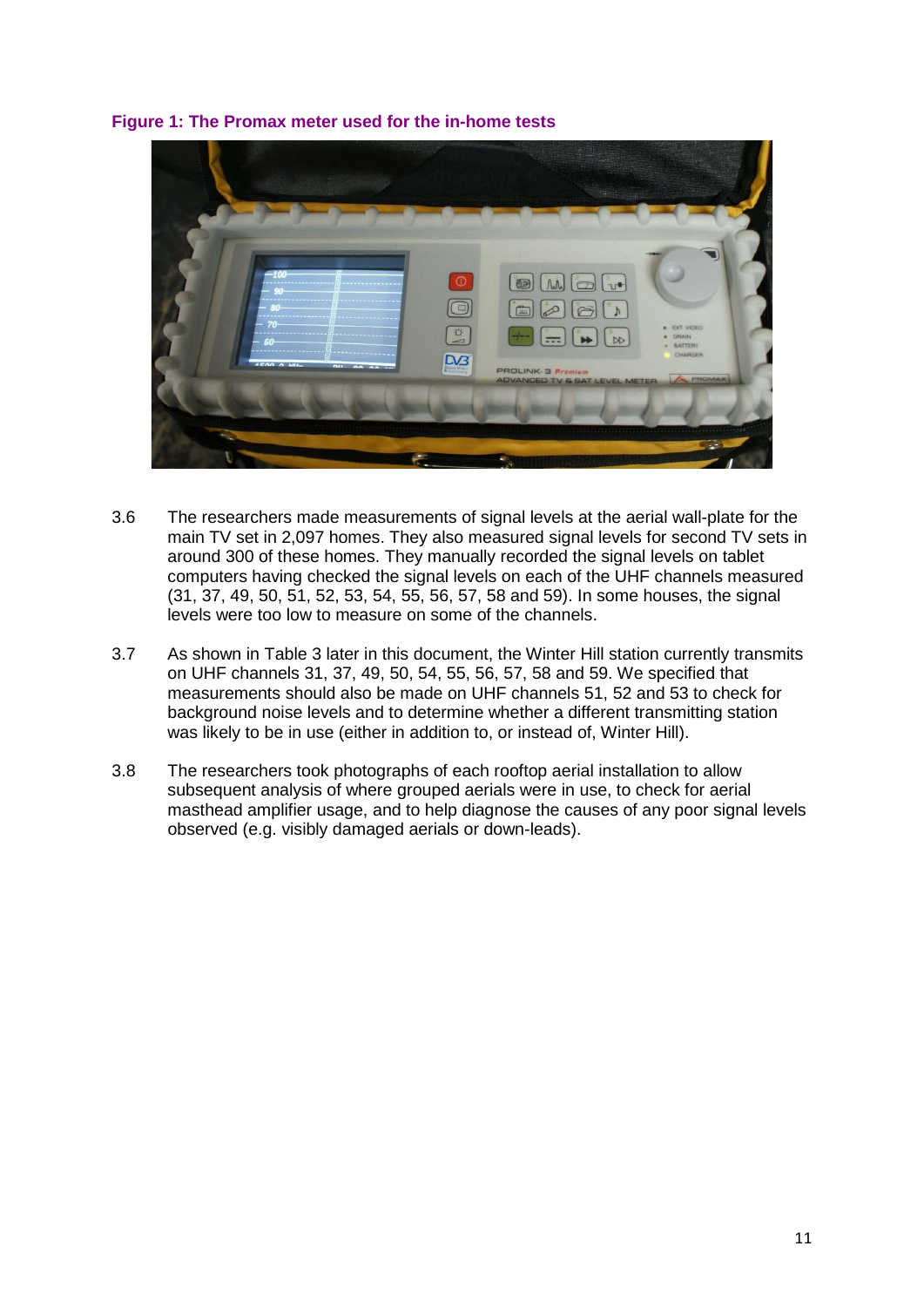- 3.9 The researchers also asked householders a series of questions to better understand their TV equipment installations and their experiences of any interference observed to their TV reception. These questions included:
	- The number of TVs in use in the household
	- When the aerial was installed (if known)
	- If a loft or set top aerial is used on some TVs
	- If an aerial or distribution amplifier is known to be in use
	- If another transmitting station than Winter Hill is known to be in use
	- If satellite or cable TV is also in use
	- Does the householder experience picture break up (interference)?
	- If so, how frequently (continuously, once an hour, once a day, less frequently)?
	- How long does the interference last (one second, 10 seconds, longer)?
	- How annoying is the interference (not at all, slightly, moderate, very, extremely)?
	- Has the householder tried to fix the interference and if so what steps were taken?
- 3.10 We have not analysed householders' answers to these questions for the purposes of this report, but this data will be used to inform future analysis, e.g. to understand the potential for mobile services in the 700 MHz band to cause noticeable interference in addition to existing levels of interference. The measurements and research questions took between 30-40 minutes per household to complete.
- 3.11 A map showing the Winter Hill DTT coverage area and post code areas is shown in Figure 2 below. Selected households were uniformly distributed within the purple coverage area shown on the map (including some houses close to the edge of the purple coverage area). Households were not selected within the blue polygon as that represents the area where the transmitting antenna for the interim multiplexes has a significant restriction in its radiation pattern, so the received levels would have been much lower than those in the main beam of the transmitting antenna and therefore difficult to scale reliably.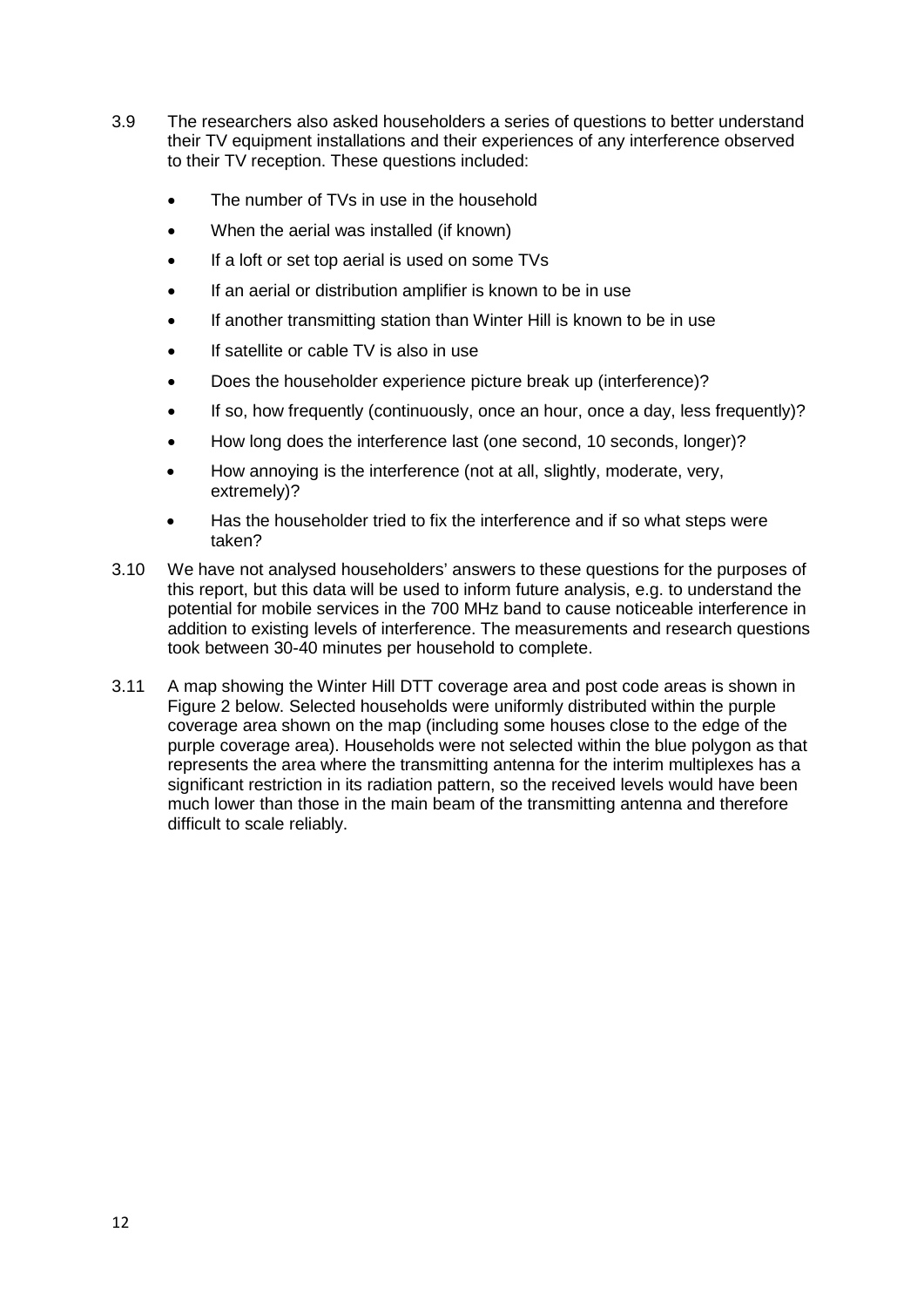

**Figure 2: Map showing the coverage and exclusion area for household selection**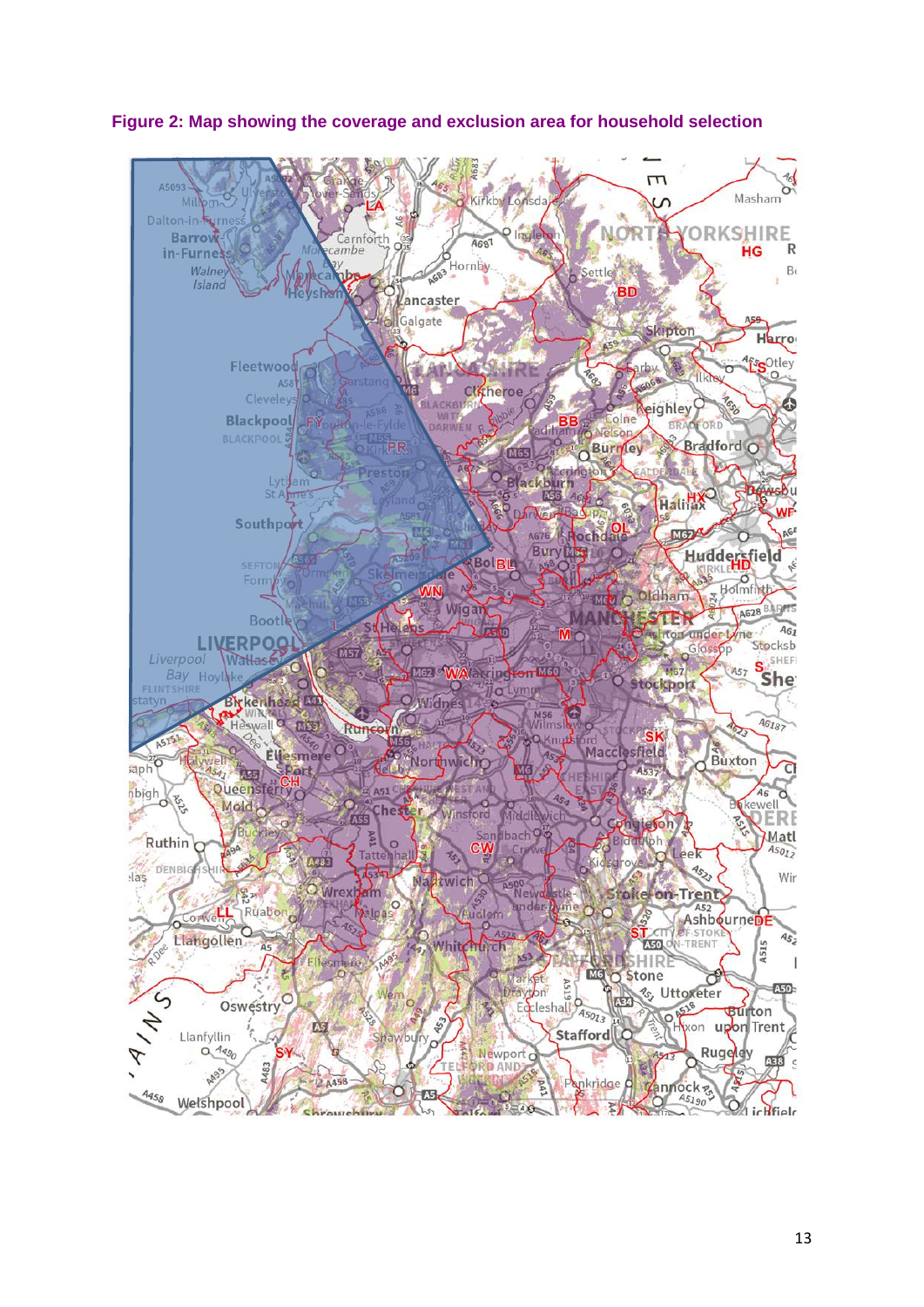# <span id="page-13-0"></span>4 Analysis of the data and findings

- 4.1 Ofcom, BBC and Digital UK worked collaboratively on analysing the results of the inhome measurements. However this report only covers the Ofcom technical analysis. In this section, firstly we cover how the results were analysed and then we cover the main findings of the research.
- 4.2 The UHF Channels currently in use for each of the multiplexes at the Winter Hill DTT transmitting station are shown in Table 3 below, together with those planned to be used after 700 MHz clearance. The main multiplexes are PSB1 to PSB3 and COM4 to COM6. COM7 and COM8 are the interim multiplexes. Channel 56 is the Local TV multiplex, and Channel 57 is a Geographically Interleaved multiplex covering just the Manchester area.

| <b>Multiplex</b>                                      | PSB <sub>1</sub> | PSB <sub>2</sub> | PSB <sub>3</sub> | COM4 | COM <sub>5</sub> | COM <sub>6</sub> | COM7 | COM <sub>8</sub> | Local | GI  |
|-------------------------------------------------------|------------------|------------------|------------------|------|------------------|------------------|------|------------------|-------|-----|
| <b>Current</b><br><b>Channel</b>                      | 50               | 59               | 54               | 58   | 49               | 55               | 31   | 37               | 56    | 57  |
| <b>Proposed</b><br><b>Clearance</b><br><b>Channel</b> | 32               | 34               | 35               | 29   | 31               | 37               | tbc  | tbc              | tbc   | tbc |

#### **Table 3: Allocation of UHF Channels to multiplexes at Winter Hill**

4.3 The steps carried out to process the results are described in more detail in the following paragraphs, but in essence we first screened the measurements to exclude unsuitable or unreliable data. We then adjusted and scaled the results to reflect the post-700 MHz situation, and they were then compared against a 'failure' criterion (the minimum signal level considered necessary for reliable DTT reception). The final results for the percentage of households expected to need to replace their rooftop aerials derived from this analysis are expressed later as a range of values to reflect different modelling assumptions and thresholds in the analysis.

#### Screening results for exclusion

- 4.4 Firstly we screened the results to determine which measurements could not be relied upon, and we removed these results for each such household from the overall data set. Results were excluded if:
	- 4.4.1 The signal level on either Channel 31 or 37 was below that which the Promax meter could reliably measure, and the signal levels on the other main Winter Hill multiplexes (on UHF Channels 49, 50, 54, 55, 58 and 59) were also low; or
	- 4.4.2 The levels on other channels measured (51, 52 or 53) were sufficiently high in relation to the levels on the Winter Hill channels to suggest that another station was likely to be the sole transmitting station in use; or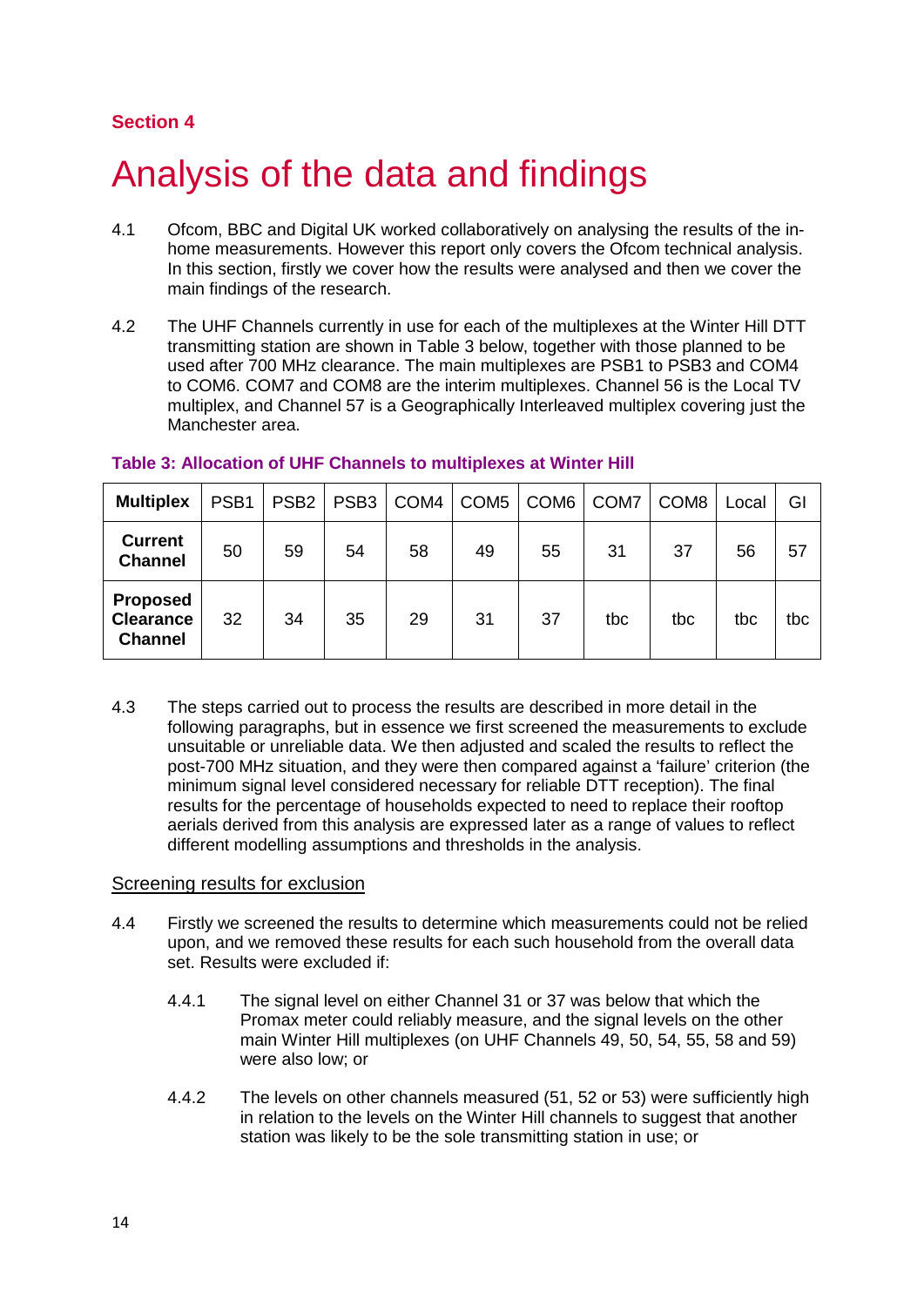- 4.4.3 The levels measured on all UHF channels were sufficiently low that we considered one of the following conditions applied:
	- the researcher had measured or recorded signal levels incorrectly; or
	- the TV connector was faulty; or
	- the householder might incorrectly have stated that they were using DTT and that their aerial was working, when they were actually using another TV platform; or
	- a mast head amplifier was in use and that was not correctly powered when the meter equipment was connected.
- 4.5 In this screening process, we did not exclude results if:
	- 4.5.1 The levels on Channels 31 and 37 were below the level at which the Promax could reliably measure, but the levels on the main Winter Hill multiplexes were above a certain threshold. The reason these results were not excluded is that even though the levels on Channels 31 and 37 were too low to measure, it was known (from the noise floor of the Promax meter) that the levels would nevertheless have been too low for reliable reception post clearance; or
	- 4.5.2 The levels on the Winter Hill channels were sufficiently high in relation to those measured on Channels 51, 52 of 53 that we could not rule out that Winter Hill was in use either in addition to, or in preference to another transmitting station; or
	- 4.5.3 The level on an individual main multiplex channel was low. There are a number of possible reasons for this, which are not sufficient in themselves to exclude all measurements for that household, including:
		- a deep null in the antenna system performance or a standing wave pattern at the rooftop aerial or;
		- the researcher having measured or recorded the signal level incorrectly on that channel.
- 4.6 Excluding results for the reasons set out in 4.4 should not skew the sample appreciably, and if the measured levels were genuinely so low, a DTT service would not currently be receivable by the household.
- 4.7 In the screening process, we used adjustable thresholds for:
	- the minimum signal level that the Promax meter could reliably measure (as each of the 13 Promax meters had slightly different noise floors)
	- the level at which the main Winter Hill channels (and the adjusted interim multiplex channels) were considered too low for reliable TV reception
	- the relative level above which the main Winter Hill channels were considered sufficiently strong that we could ascertain that the levels on Channels 31 and 37 would be too low for reliable reception, even if they could not be measured to be above the noise floor of the Promax meter
	- the relative levels on the main Winter Hill channels in relation to the levels on Channels 51, 52 of 53 that were used as an indicator if another transmitting station than Winter Hill was likely to be in use.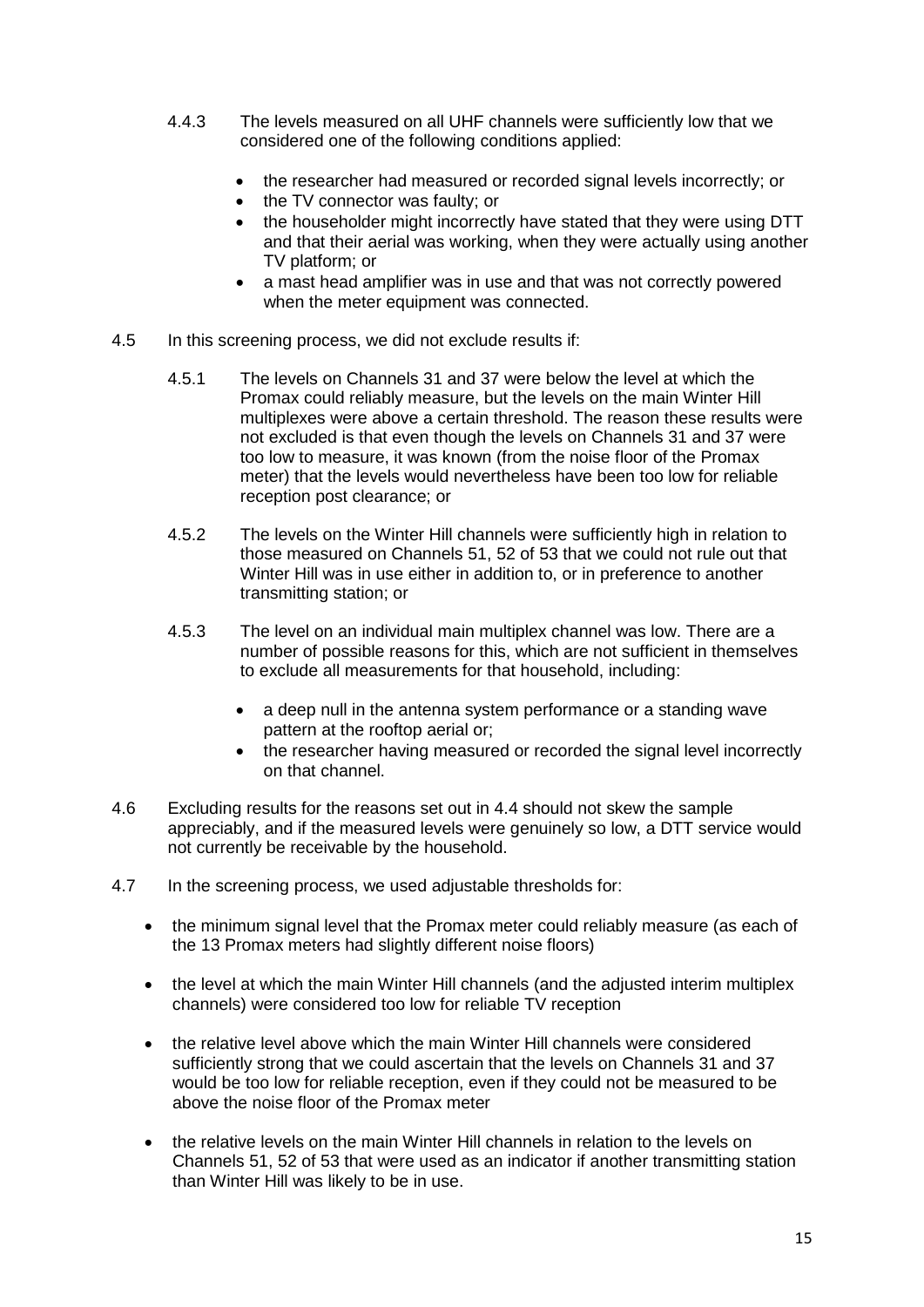- 4.8 Based on engineering judgement, we adjusted these thresholds to sensible maximum and minimum values and this resulted in a range of household measurements that we selected for exclusion from the analysis. Where households were selected for exclusion using these thresholds, we checked the measured levels by eye to ensure that reasonable decisions were being taken on excluding individual household measurements where there was sufficient evidence or erroneous measurements. Table 4, later in this document, sets out the range of thresholds used in the analysis.
- 4.9 The total number of household measurements excluded from the full set of 2097 household measurements ranged from approximately 100 to approximately 250 depending on the thresholds selected. When more households were excluded, the final estimate reduced for the number of homes that we estimated may need an aerial replacement at the time of 700 MHz clearance. This is because it is generally the measurements that are closest to the thresholds that are more likely to indicate that reception will not be possible at the time of clearance.

#### Adjusting the measurements to the post-clearance situation

- 4.10 As mentioned in Section 2, the interim multiplexes on Channels 31 and 37 are currently transmitted at a lower power and from a more directional transmitting antenna than the main multiplexes. Also the main transmitting antenna at Winter Hill is scheduled to be replaced in advance of 700 MHz clearance as its performance on the new channels is currently inadequate.
- 4.11 It is currently not possible to say precisely what antenna pattern will be achieved by the new transmitting antenna at Winter Hill on each of the new channels. However, for the purposes of this study, we reasonably assumed that the new antenna will be designed and installed to closely match that of the existing main antenna.
- 4.12 To estimate the actual signal levels on Channels 31 and 37 that would be delivered post-clearance in the homes that were visited, we adjusted the measured signal levels by the combined effects of the differences between the current maximum Effective Radiated Powers (ERPs) and the radiation patterns relevant to each specific household location.
- 4.13 The maximum ERPs on Channels 31 and 37 are 25.7kW and 22.6kW respectively, in comparison to 100kW on the six main multiplexes.
- 4.14 We calculated the differences in the radiation patterns for Channels 31 and 37 at each of the household locations by comparing the combined horizontal and vertical radiation patterns (previously measured by a helicopter) for the antenna carrying the interim multiplexes and the main transmitting antenna.
- 4.15 We calculated the azimuth and declination of each household from the Winter Hill transmitting station. We used these values to determine the appropriate values to read off the Horizontal and Vertical Radiation Patterns of both transmitting antennas in order to calculate the required correction to the Channel 31 and Channel 37 signal levels.
- 4.16 For the purpose of this study, we assumed that the arithmetic average of the existing transmitting antenna radiation patterns of the current main antenna across the six main multiplex frequencies provides a good estimate of the likely performance of the new transmitting antenna that will be achieved on Channels 31 and 37.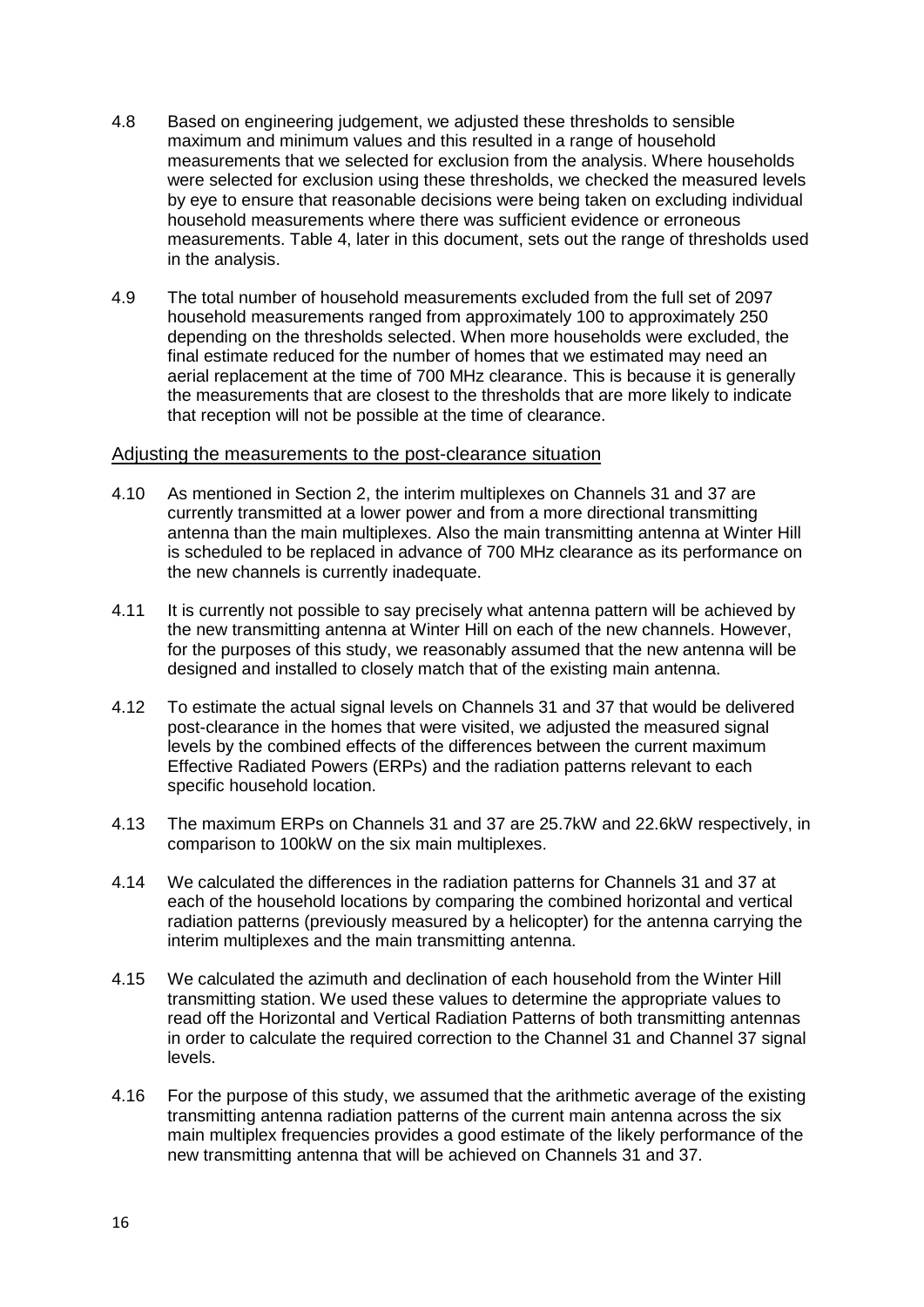#### Comparing the measurements with failure criteria

- 4.17 Having screened and adjusted the Channel 31 and 37 measurements for each household as described above, we compared these levels with the average levels measured in that particular house for the existing 6 main multiplexes.
- 4.18 Where the Channel 31 and 37 levels were higher than the average of the main 6 multiplex levels, or were no more than 0-5dB (an adjustable margin) lower than the average of the existing levels, we considered the levels were acceptable and that the household should have an acceptable service post 700 MHz clearance. This is because the Channel 31 and 37 levels would then broadly be above the minimum level received on the existing six main multiplexes, allowing for the variation in signal levels across the main multiplexes. Nevertheless, where the levels were close to this threshold, we also inspected manually to check that the levels seemed reasonable (e.g. by comparison with the measured levels for PSB1 and PSB2).
- 4.19 Where the levels of Ch31 and Ch37 were more than 30-45 dBµV (an adjustable minimum threshold), we considered that the levels were considered acceptable and that the household should have an acceptable service post 700 MHz clearance
- 4.20 The minimum signal level assumed for planning purposes is around 33-35 dBµV for the six main multiplexes. We derived the range of 30-45 dBµV for the minimum necessary signal levels for Ch 31 and Ch 37 by inspecting the Cumulative Distribution Function (CDF) of the average signal levels across all six main multiplexes for all households shown below in Figure 3. There is no fixed predetermined minimum level at which DTT will be receivable as that level will depend on the noise figure of the DTT receiver and any sources of interference e.g. impulse noise in the home, and also on the levels of co-channel interference from other DTT transmitters. However we derived the 30-45 dBµV level range by excluding the first 250 measurements that we screened out as described above and by applying 0-15 dB of extra margin to be cautious in seeking to ensure signal levels were sufficiently above the noise floor.
- 4.21 We note that aerial installers tend to target a minimum signal level of 45 dBµV in order to achieve very reliable DTT reception. However it is clear that many homes are making use of DTT signals with much lower signal levels, so this figure was only used as the upper bound for the analysis.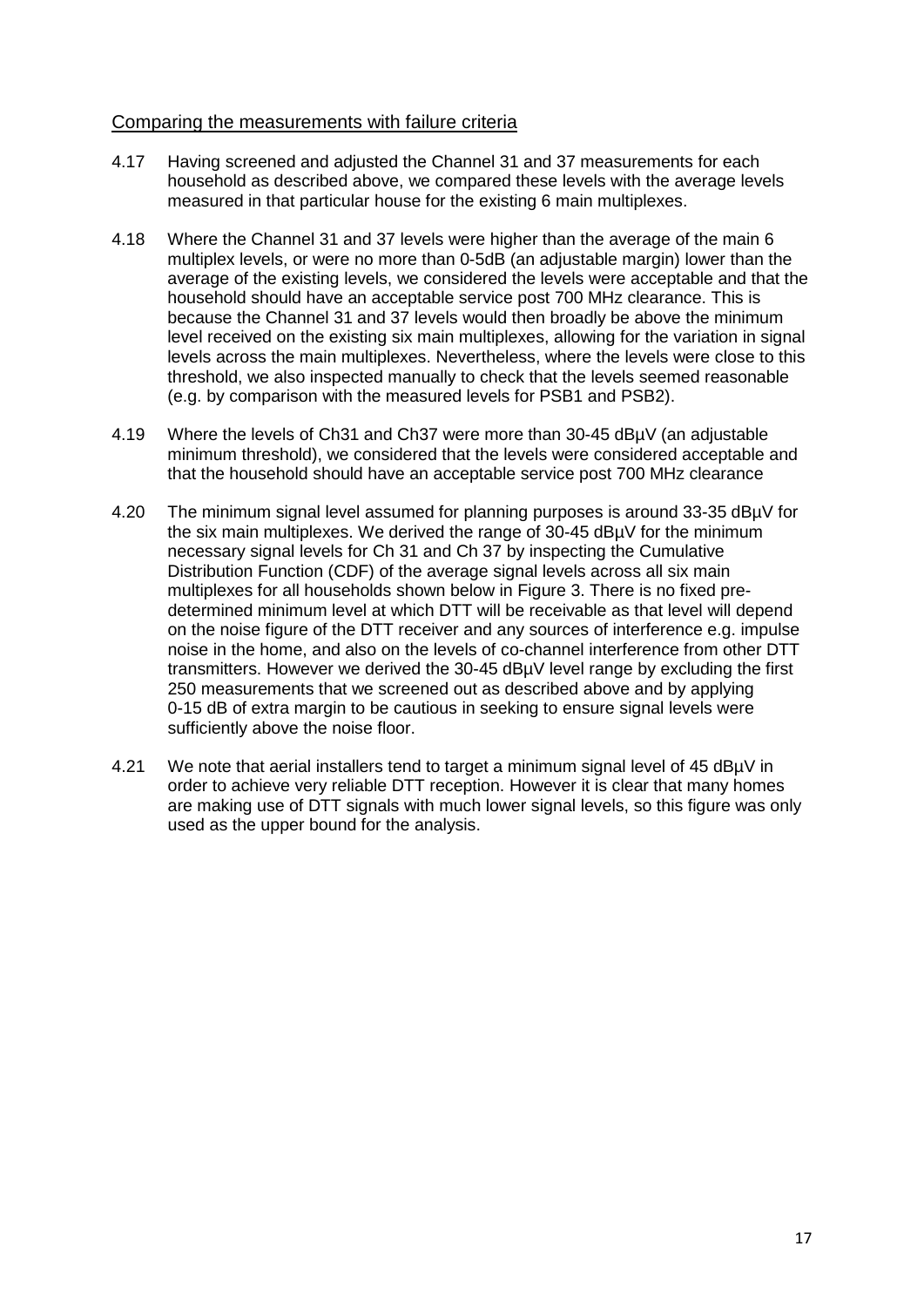#### **Figure 3: CDF of 6 Mux signal levels**



#### **Table 4: Adjustable thresholds used in the analysis to reflect uncertainties in the measurements**

| <b>Threshold</b>                                                                                               | Value              |
|----------------------------------------------------------------------------------------------------------------|--------------------|
| Minimum reliable Promax level                                                                                  | $17-23$ dB $\mu$ V |
| Main Mux level above which a low level on Ch 31/37 was not<br>rejected                                         | 45 dBµV            |
| Relative levels on Ch 51/52/53 used as an indicator of a<br>different transmitting station being in use        | $+10dB$            |
| Relative levels on Ch31/37 (corrected) in relation to existing<br>average 6 Mux level used as being sufficient | $0-5$ dB           |
| Minimum signal level for reliable DTT reception                                                                | 30-45 dBµV         |

- 4.22 Having completed the above analysis, we counted as a fraction of the total number of households those households that we did not consider as having a sufficient signal level to provide adequate reception post 700 MHz clearance (having excluded certain household measurements for reasons given above)
- 4.23 We concluded from this analysis, having explored the extremes of the thresholds in table 4, that the proportion of households served by the Winter Hill transmitting station that would have inadequate signal levels on Channels 31 and 37 (and would therefore be expected to require aerial replacement) would lie in the range **3.5-5.5%**.
- 4.24 The DTT prediction model indicates that 7% of households in the Winter Hill coverage area would have inadequate signal levels after 700 MHz clearance, based on assumptions about existing grouped aerial performance and the proportion of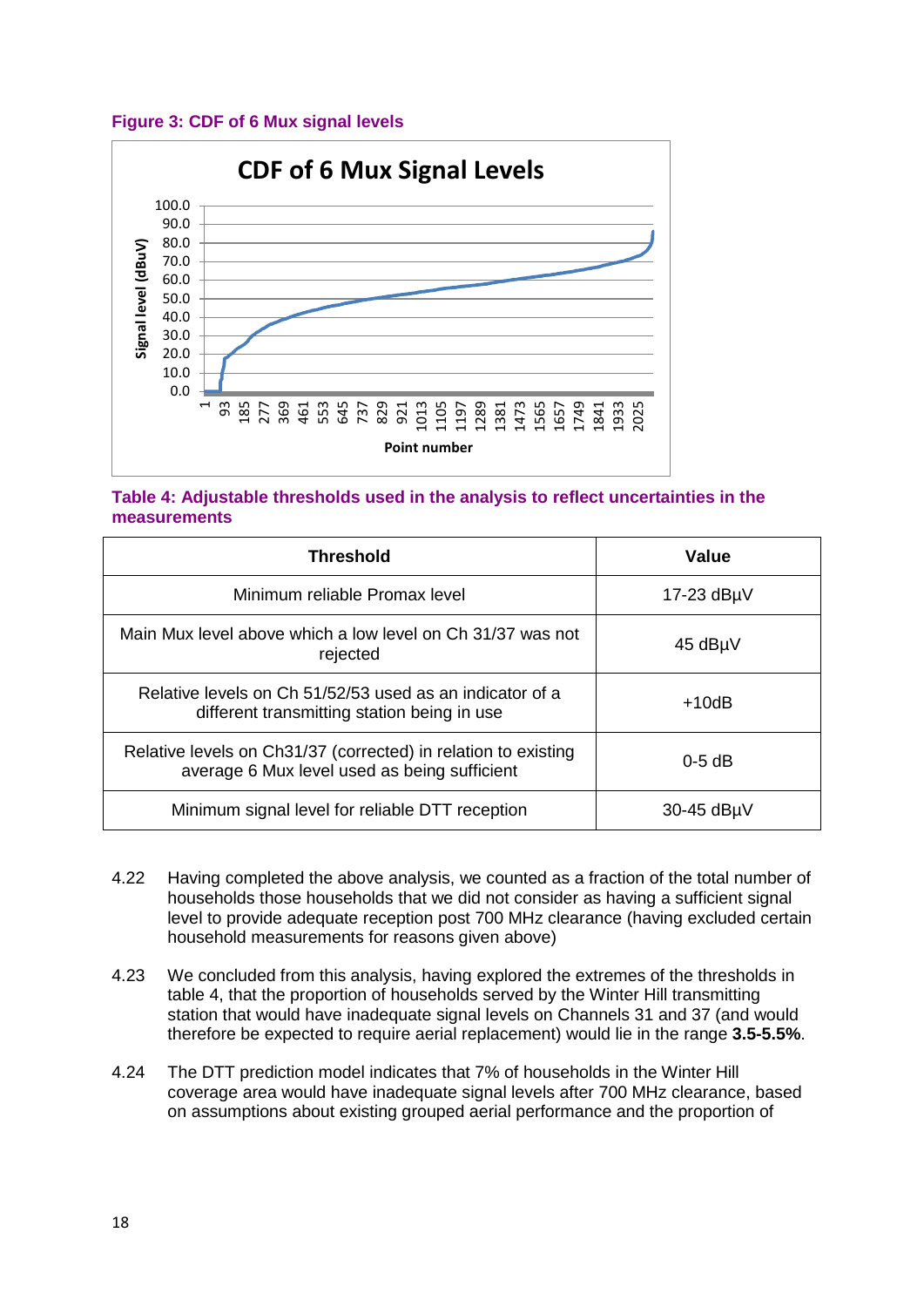grouped aerials still in use. The best available estimate of the proportion of group  $C/D$  aerials still in use is 53% (from a recent aerial audit). $6$  Therefore, based on computer modelling, the proportion of aerials in the Winter Hill transmitter coverage area that would be expected to require replacement from would be 0.53 x 7 i.e. **3.7%.**

- 4.25 Therefore, as we would expect the distribution of signal levels to be broadly similar across the transmitter coverage areas of other larger transmitter stations, we would expect the results from the Winter Hill transmitting station to scale proportionately for other group C/D transmitting stations' coverage areas.
- 4.26 The previous modelled number of rooftop aerials across the UK that needed replacement was 105,000-110,000 households. Combining together this estimate with the measured results from Winter Hill transmitting station, we would expect the range of aerial replacements across the UK to range from:

3.5 x 105 / 3.7 i.e. around **100,000** households to:

5.5 x 110 / 3.7 i.e. around **160,000** households

4.27 The BBC and Digital UK analysis is not reported in this document. Although their analysis was undertaken with a number of different modelling assumptions, the conclusions of their studies are broadly similar to those above. Their estimate of the number of households who will need to replace rooftop aerials is roughly in the midrange of the above estimate.

**.** 

<span id="page-18-0"></span><sup>6</sup> Ofcom consumer aerial survey. 28 May 2014.

[http://stakeholders.ofcom.org.uk/binaries/consultations/700MHz/annexes/20\\_Consumer\\_aerial\\_surve](http://stakeholders.ofcom.org.uk/binaries/consultations/700MHz/annexes/20_Consumer_aerial_survey.pdf) [y.pdf](http://stakeholders.ofcom.org.uk/binaries/consultations/700MHz/annexes/20_Consumer_aerial_survey.pdf)